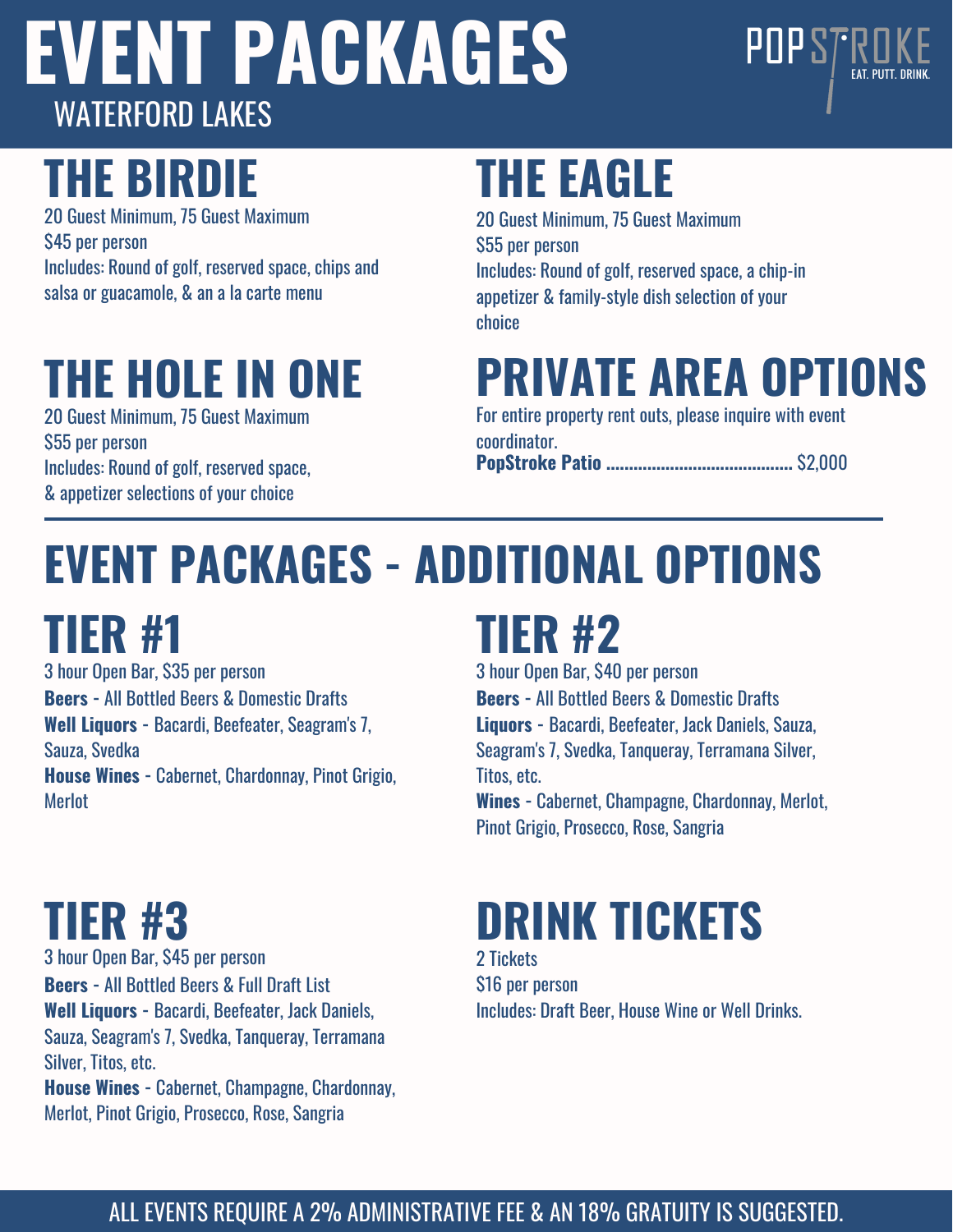

# **THE BIRDIE**

**20 Guest Minimum, 75 Guest Maximum \$45 per person Includes: Round of golf, reserved space, chips and salsa or guacamole, & an a la carte menu**

## **LIMIED MENU OPTIONS - CHOOSE 4**

### **Traditional Wings**

**Choice of Protein -** Chicken, Mahi Kale salad blend / bacon / parmesean

### **PopStroke Crispy Chicken Sandwich**

Hand-breaded chicken / pickles / sweet heat / toasted brioche

### **Smash Burger**

Special house blend patty / American / bacon jam / burger sauce / potato roll

### **Black Bean Veggie Burger**

Black beans / quinoa / roasted corn / mushrooms / cilantro / toasted brioche

### **Traditional Wings**

**Flavors -** Mild, Hot, Garlic Parmesan, Sweet Thai, Mango Habanero, Asian Sesame, Sweet Heat **Served with -** Ranch, Blue Cheese

### **Choice of Flatbread - Choose 1**

**Margherita -** Mozzarella cheese / ire roasted tomatoes / basil / EVOO **BBQ Chicken -** Grilled chicken / BBQ / bacon / cheddar jack / scallions **Truffle Mushroom -** Baby Bellas / sweet caramelized onion / mozzarella / truffle oil / micro greens **Farm Fresh -** Avocado /corn / confit pizzutello tomatoes / mozzarella / basil / garlic butter

**For an additional \$5 / guest, premium options are available: Salmon / Churrasco / Mediterranean Chicken**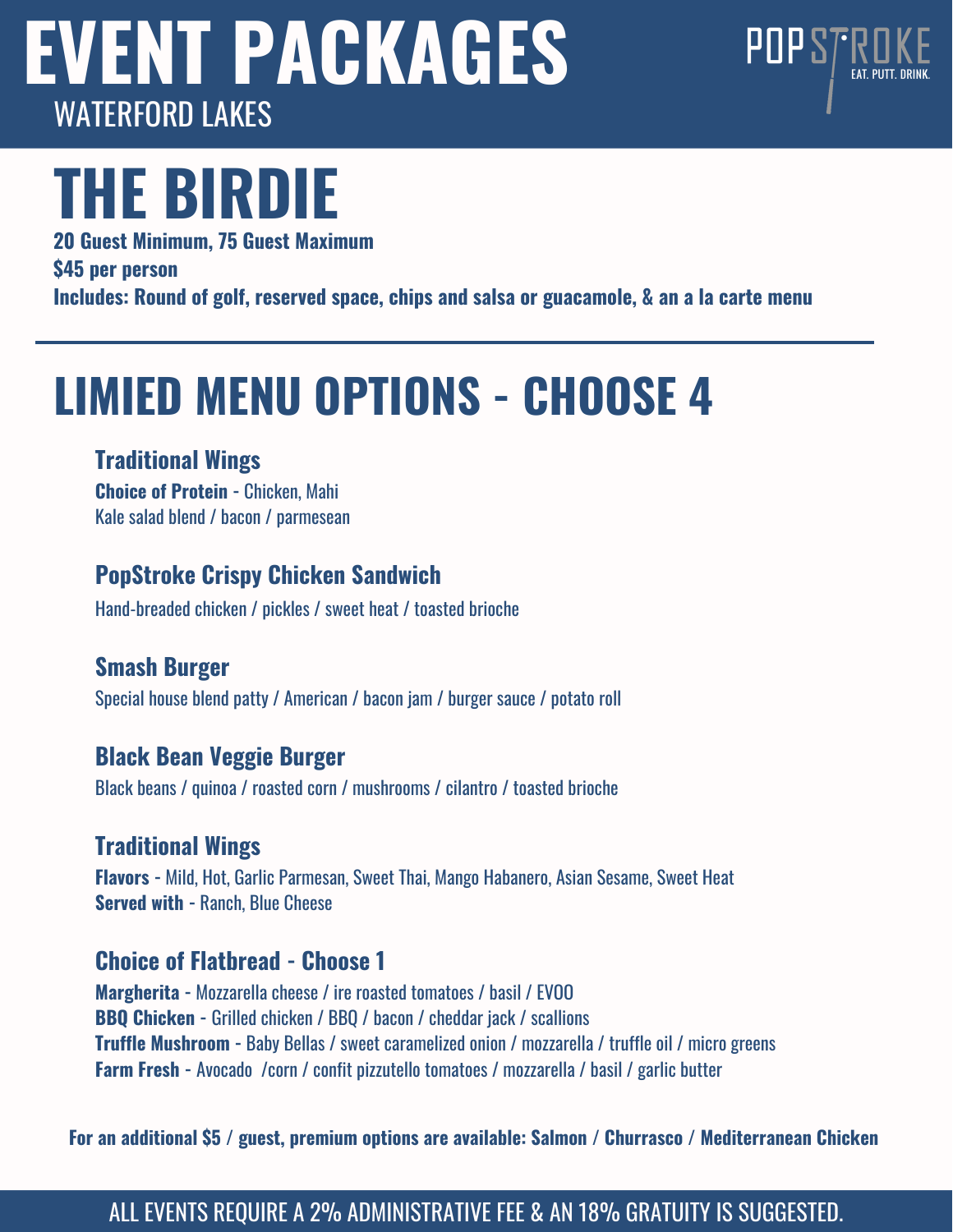# **THE EAGLE**

**20 Guest Minimum, 75 Guest Maximum \$55 per person Includes: Round of golf, reserved space, a chip-in appetizer, & a limited menu served family style**

POPSTR

## **FAMILY STYLE SELECTION**

### **CHIP IN: CHOOSE 1**

Buffalo Chicken Dip **Guacamole** Spinach Dip

### **SALAD: CHOOSE 1**

**Bacon Kale Caesar -** Choice of Protein: Chicken, Mahi Kale salad blend / bacon / parmesan **Gorgonzola -** Choice of Protein: Chicken, Mahi, Ground Beef Romaine / tomatoes / onion / gorgonzola / balsamic vinaigrette **Pasta Salad -** Tomatoes / green onion / red onion / fresh herbs / house balsamic vinaigrette

### **ENTREE: CHOOSE 1**

**Slider Bar -** Choice of Protein: Ground Beef, Chicken, Chef's Choice **Taco Bar -** Choice of Protein: Chicken, Ground Beef, Mahi, Shrimp Corn tortillas / cabbage pico / jalapenos / cheddar-jack blend / cotija cheese / salsa / designated sauces **The Clubhouse -** Sliced turkey / lettuce / tomato / bacon / garlic mayo / Texas toast **Baked Mac n Cheese -** Cavatappi pasta / cheese blended sauce / butter baked bread crumbs **Baked Ziti -** Cavatappi pasta / 4 cheese house blended meat sauce / mozzarella / served with garlic bread **BBQ Meatballs -** Bite sized meatballs / house BBQ sauce / butter backed bread crumbs

### **SIDES: CHOOSE 1**

Hand-cut Fries Corn on the Cob Cole Slaw Black Beans & Rice Fruit Platter Veggie Platter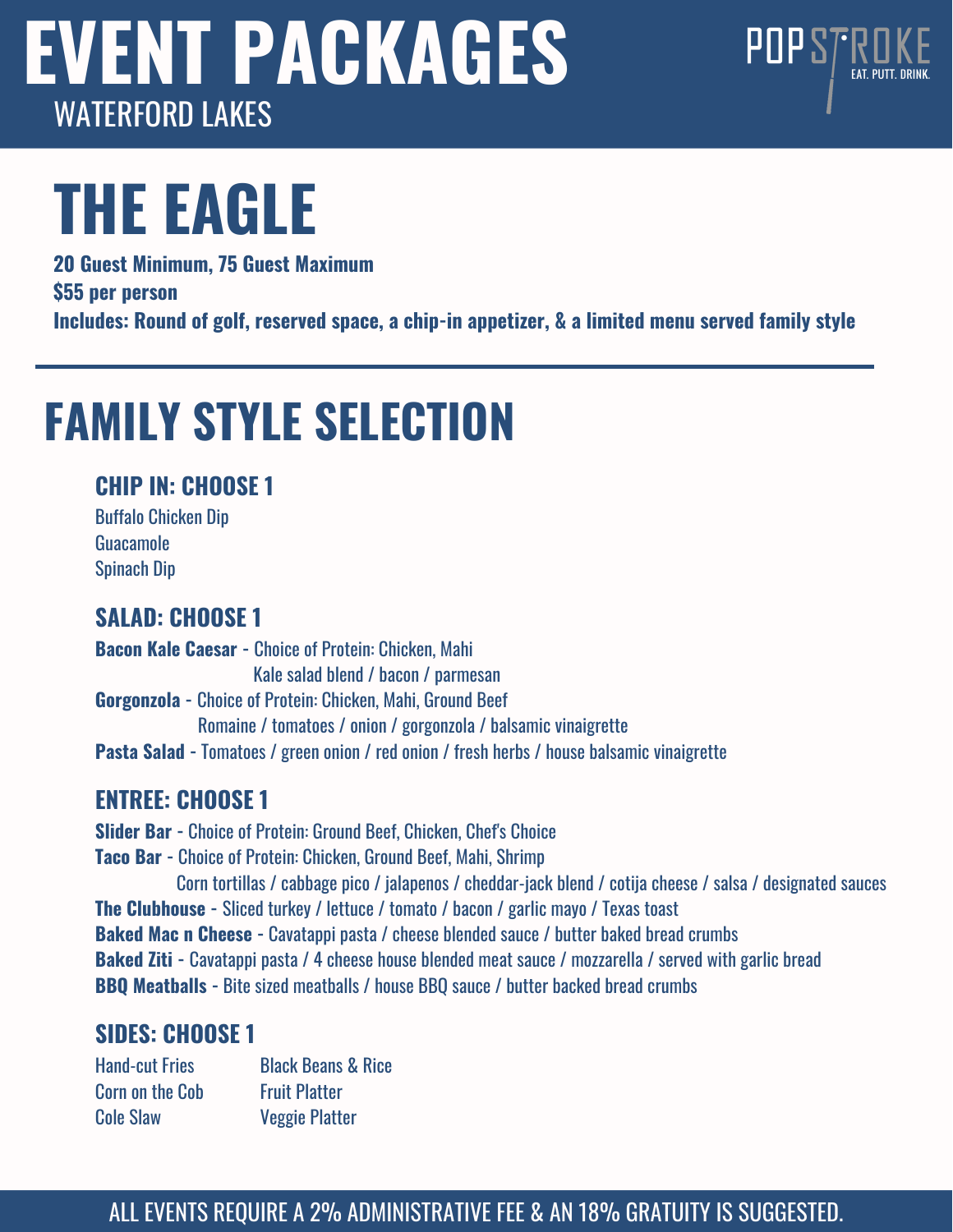# **THE HOLE IN ONE**

**20 Guest Minimum, 75 Guest Maximum**

**\$55 per person**

**Includes: Round of golf, reserved space, and appetizer selections of your choice**

POPSTR

## **APPETIZER SELECTION** Served buffet style

### **TIER ONE: CHOOSE 1**

**Slider Bar -** Choice of Protein: Ground Beef, Chicken, Chef's Choice **Mozzarella Sand Wedges -** Fried mozzarella / marinara **Bruschetta -** Confit tomatoes / onion / basil / balsamic glaze / garlic toast points **Chip-Ins -** Spinach Dip, Buffalo Dip, Guacamole **Veggie Tray -** Assorted seasonal veggies **Fruit Tray -** Assorted seasonal fruits

### **TIER TWO: CHOOSE 1**

**Taco Bar -** Choice of Protein: Ground Beef, Mahi, Shrimp, Chicken

**Egg Rolls -** Choice of: Reuben or Bacon Mac n Cheese Reuben Egg Roll - hand rolled with corned beef / kraut / swiss / spicy 1000 island dressing Bacon Mac n Cheese Roll - hand rolled with house mac n cheese / bacon / buffalo ranch

**Flatbreads -** Choice of Margherita, BBQ Chicken, Truffle Mushroom, Farm Fresh Margherita - Mozzarella cheese / ire roasted tomatoes / basil / EVOO BBQ Chicken - Grilled chicken / BBQ / bacon / cheddar jack / scallions Truffle Mushroom - Baby Bellas / sweet caramelized onion / mozzarella / truffle oil / micro greens Farm Fresh - Avocado /corn / confit pizzutello tomatoes / mozzarella / basil / garlic butter

### **TIER THREE: CHOOSE 1**

**Fried Calamari -** Topped with Thai vinaigrette **Burrata -** Confit pizutello tomatoes /basil / balsamic glaze / garlic toast points **Charcuterie Bard -** Assorted meats / cheese / jam **Shrimp Cocktail -** Chilled shrimp / cocktail sauce **Boneless Wings -** Choice of: Mild, Hot, Garlic Parmesan, Sweet Thai, Mango Habanero, Asian Sesame, Sweet Heat Served with: Ranch, Blue Cheese